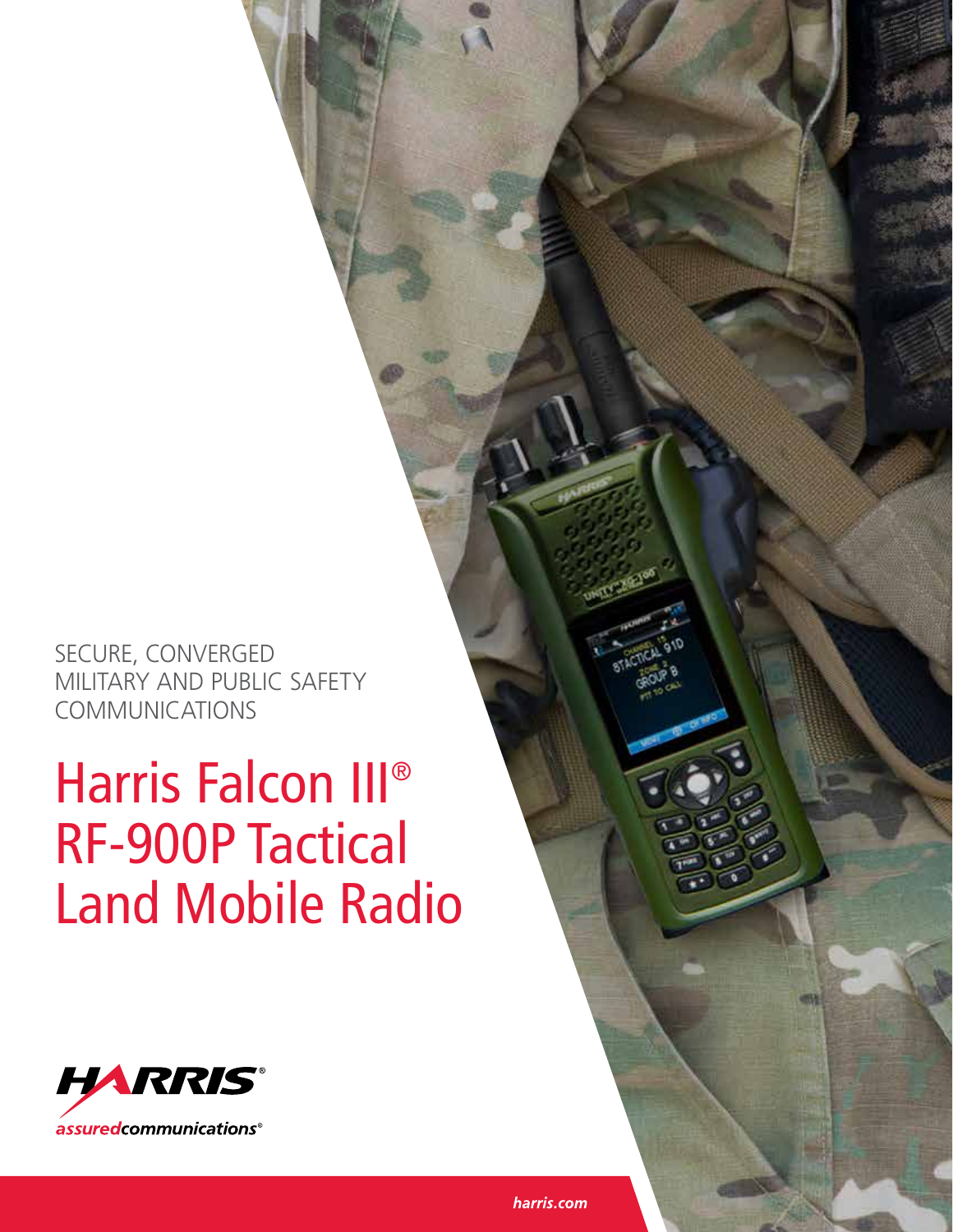

#### **KEY FEATURES**

- > Secure Interoperability with Harris Falcon multiband tactical radios and all P25-compliant radios
- > Software-defined architecture for easy field upgrading
- > Superior audio experience
- > Easy-to-use interface with significant capability and flexibility beyond push to talk
- > Ruggedized to MIL-STD-810G
- > GPS position tracking
- > P25 conventional and trunked operation
- > VULOS operation

## The Harris Falcon III® RF-900P: Secure, Converged Military and Public Safety Communications in a Single High-Performance Radio

**The Harris RF-900P Tactical Land Mobile Radio (LMR) is the ideal solution for converged military and public safety radio communications. Interoperable with both Harris Falcon® multiband tactical radios and P25-compliant public safety radios, it's easy to use and comes complete with an array of advanced capabilities, including full-spectrum coverage, wideband and narrowband functionality, secure voice, situational awareness and P25 conventional and trunked operation.**

#### **ADVANCED CAPABILITY, INTEROPERABILITY IN A RUGGED RADIO**

The Tactical LMR supports secure digital APCO P25 and FM/FSK communications across the VHF, UHF and 700/800 MHz bands in a single high-performance radio. Capable of operating on any P25 network, it allows public safety personnel with tactical communications need to communicate seamlessly with multiple military organizations operating on various frequencies and systems. Designed to scan continuously across different bands, voice modes and encryption types, the Tactical LMR provides exceptional capability and interoperability in a rugged radio.

#### **FUTURE READY**

Continuing the Harris tradition of fielding mission-critical software-defined radios, the Tactical LMR meets evolving customer needs through software upgrades – including upgrades to operating modes, such as P25 Phase 2. It also eliminates the cost of using and maintaining separate radios for military and public safety communications, so customers can invest in additional radios to expand their communications networks.

#### **SUPERIOR AUDIO EXPERIENCE**

With Harris' proprietary noise suppression capability, the Tactical LMR provides clear, crisp voice quality in high-noise environments. Dual microphones and advanced signal processing technology provide built-in noise suppression, and an AMBE+2, CVSD vocoder provides noise cancellation capability – optimizing communications quality and controlling distortions to provide one of the best audio experiences available.

#### **EASY TO USE NEXT-GENERATION USER INTERFACE**

The user-centric design offers significant capability and flexibility beyond push-to-talk:

- > Intuitive menu-driven graphical user interface with full-color display
- > Large 5-way navigation key and soft keys
- > User-defined switch
- > Large knobs and configurable top display
- > Night Vision Goggle profile
- > Comfortable for use with gloves
- > Front-panel programming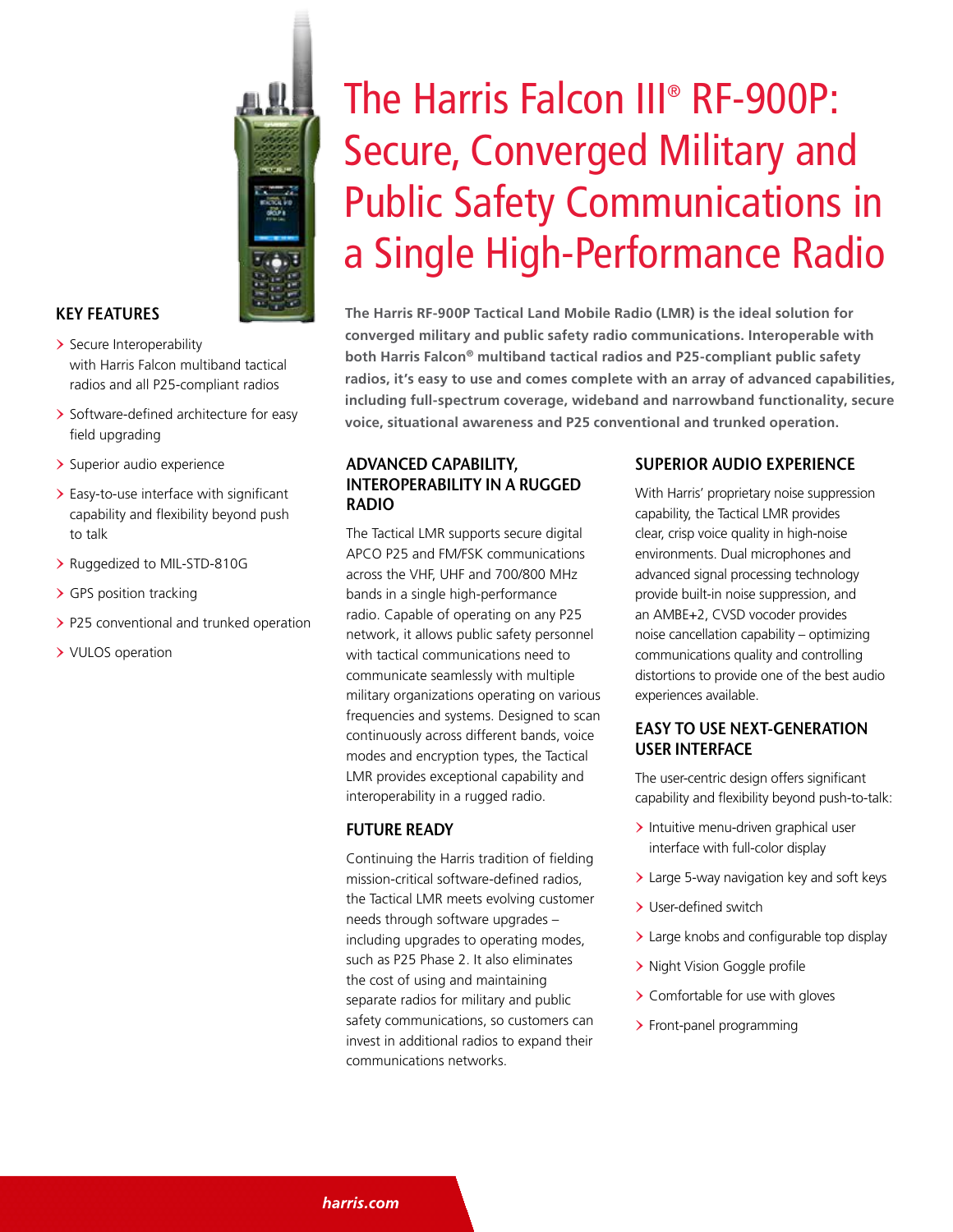#### **ADVANCED FEATURES**

The Tactical LMR delivers the advanced features required by critical communication users.

#### > **P25 Conventional Situational**

Awareness Employs data from built-in GPS to aid in personnel accountability and rapid response. The radio screen displays a unique identifier for each Tactical LMR user as well as their position.

> **Multiple Mixed Systems Zones** Allows communication across multiple types of systems: analog conventional, digital mode VULOS, P25 trunked and P25 conventional. Creates zones composed of multiple systems so users can assign knob positions to channels and talkgroups on disparate systems.

- > **Command Tactical Zone** Allows users to create custom zones to communicate with radios not part of preset zones – regardless of frequency and with no need for programming through computer interfaces. Custom zones provide up to 48 additional channel assignments.
- > **Bluetooth® Clone** Enables communications between multiple versions and types of radio programming. With the press of a few buttons, users can clone programming in seconds to effectively communicate with other users.

## **Bluetooth**



#### **PERFORMANCE ENHANCING ACCESSORIES**

The Tactical LMR operates with a full complement of Harris accessories including:

#### > **VC4000 Charger.** Mount

in a vehicle or use as a desk charger to charge Li-Ion and Li-Polymer batteries in about 4 hrs. Provides



microprocessor-controlled charging for long battery life and maximum battery performance. Protective circuitry prevents damage to batteries resulting from charging when outside required temperature or voltage range. Also charges batteries with/without radio attached, and accommodates a portable with speaker mic and/or belt clip still attached.

#### > **Wireless Bluetooth Remote Speaker Microphone (RSM).**

Provides capability to add an RSM to the system

wirelessly. This Class 2 device, with a 10-meter wireless range, employs Secure Simple Pairing and encryption, and contains a Lithium rechargeable battery with a 12-hr. shift life. Compact design includes volume control buttons, a dedicated Emergency button, PTT button, Pairing and Power buttons, a 2.5-mm audio jack for earpiece accessories, and a ruggedized lapel clip for secure attachment to clothing.

#### > **Standard Speaker Microphone.**

Includes 2-position volume control setting, emergency



button, rubber PTT, and earphone jack in a compact yet highly functional design. A clothing clip rotates a full 360° for complete accessibility, and construction meets MIL standard specifications, meeting the needs of a wide range of users.

When paired with an Intrinsically Safe battery and other accessories, the Tactical LMR is Factory Mutual Intrinsically Safe for operation in hazardous conditions.

#### **GENERAL SPECIFICATIONS**

#### **Dimensions (H x W x D):**

(Without Knobs and Antenna) With battery: 6.50 x 2.43 x 1.83 in. (167.6 x 61.7 x 46.5 mm)

#### **Weight (with Battery):** 22.5 oz (638g)

**Input Voltage:** 7.5 VDC (nominal)

- **Immersion:** 1 meter for 30 minutes in accordance with MIL-STD-810G
- **Battery Life (at 5% Tx, 5% Rx, and 90% standby):**

Li-Polymer: >12 hours (3600 mAH)

**Operating Temperature Range:**  -4 to +140°F (-20 to +60°C)

**Relative Humidity:**  Per MIL-STD-810G

#### **Altitude:**

Operational: 15,000 ft (4,572 m) In Transit: 40,000 ft (12,192 m)

#### **Front Display:**

176 pixels x 200 pixels, 2.2 in. transflective LCD, 16-bit color with white LED backlight

#### **Top Display:**

128 pixels x 32 pixels, 0.91 in. Organic Light-Emitting Diode (OLED)

#### **Keypad:**

Backlight, 2 soft keys, 5-way navigation key, 4x3 keypad, home button

#### **Buttons/Switches:**

Large PTT button, on/off knob, volume knob, red emergency button, 16-position top-mounted rotary knob, 2-position concentric switch, 3-position toggle switch, 3 programmable side buttons

#### **TX/RX Indicator:**

Multi-color LED

### **Channel Capacity:**

12,500 (1,250 per mission plan)

#### **Options and Accessories**

Speaker microphones, programming software and cables, surveillance accessories, antennas, cases, straps, belt loops and swivel mounts, and desk chargers.

#### **Intrinsically Safe Options**

Factory Mutual Intrinsically Safe for Class I, II, and III, Division 1, Groups D, F, and G, hazardous (classified) locations and suitable for Class I, Division 2, Groups A, B, C, and D hazardous (classified) locations.